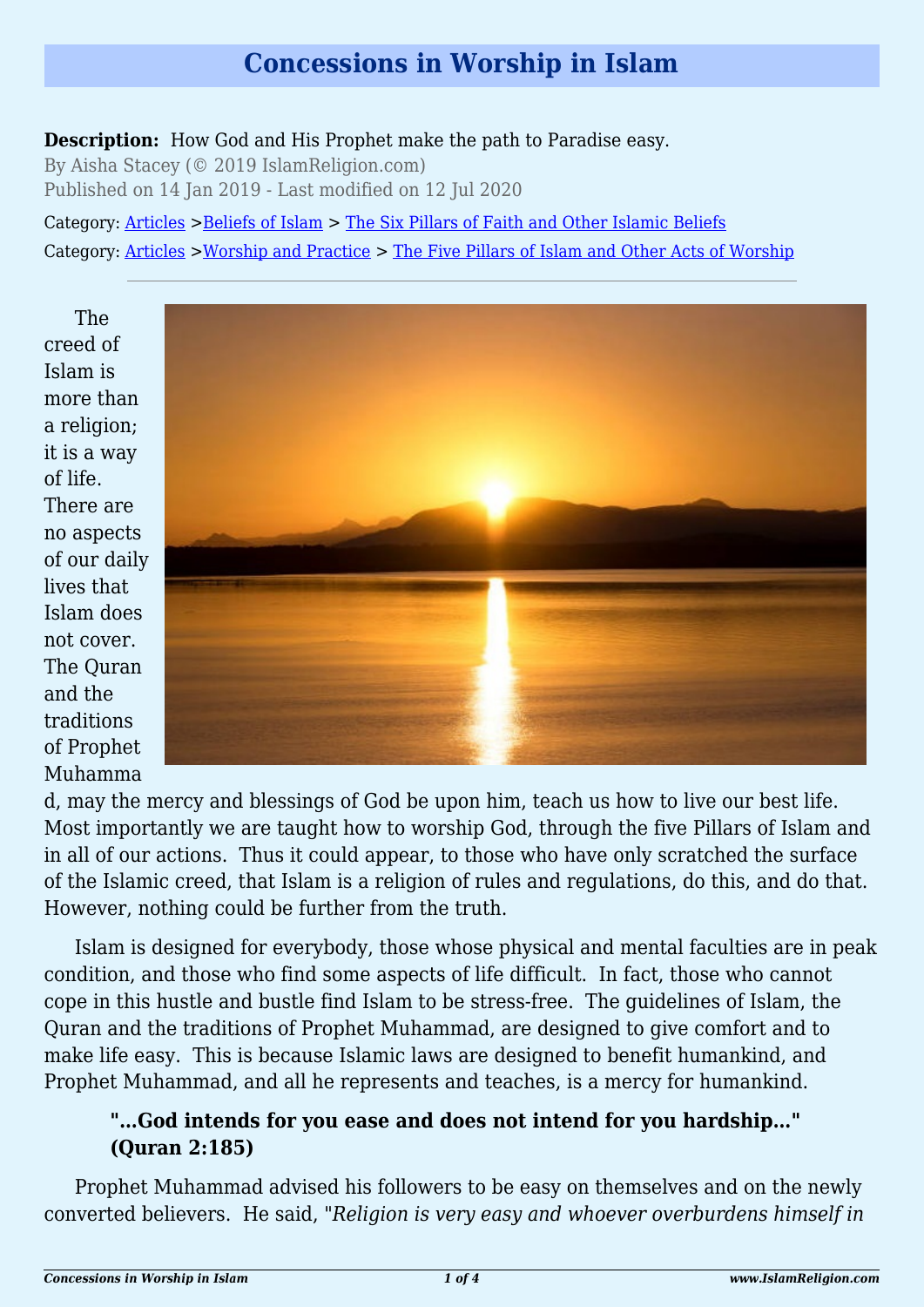*his religion will not be able to continue in that way.*"[\[1\]](#page-2-0) And, "Treat the people with ease and don't be hard on them; give them glad tidings and don't fill them with aversion.''

God wants us to worship Him and follow His guidelines, but He does not want us to be overburdened. He wants the path to Paradise to be easy, and to this end there is a principle in Islam that says *difficulty warrants ease*. This means that if someone is in difficulty the laws of Islam grant a concession. Concessions are usually given in circumstances involving injury, illness, old age, and travel.

### **Concessions in Ablution & Prayer**

An excellent example of the way in which God grants concessions to aid the believer can be seen in the prayer of the sick. When a sick person is not able to pray standing, then he may pray sitting. If he is unable to pray sitting, then he may pray while lying on his side. If he is unable to pray while on his side, he may lie on his back and perform the prayer. These concessions make it clear that God does not burden any person beyond their capacity.

Every Muslim must perform ablution before prayer. God grants concessions to those who are ill or injured in this case too. If the person is unable to use water, or fears for his safety or recovery if he does use it, he is allowed to use clean earth to perform a dry ablution by striking the earth with both hands and then wiping the face and hands.

Difficulty caused by sickness or injury is one of the valid excuses that make it permissible to join prayers. If a person is sick or injured it is permissible for him to join lunchtime and afternoon, and evening and night-time prayers at the time of the earlier or later prayer, depending on what is easiest for him. It should be understood however that the prayers should be offered in full because shortening prayers is a concession for the traveler.

Sheikh al-Islam Ibn Taymiyah said, "The reason for shortening prayers is (for) travel only, and it is not permitted when one is not traveling. As for joining prayers when one has an excuse or a need (sickness or injury), if he needs to, he may join them when traveling short or long distances, and he may join them when it is raining and the like, or when he is sick and the like, or for other reasons. The aim behind this is to spare the Muslim nation (believers) from hardship.'[\[2\]](#page-2-1)

<span id="page-1-1"></span><span id="page-1-0"></span>Anas ibn Malik said, "*We went out with the Prophet from Madinah to Makkah, and he offered his prayers with two units every time until we returned to Madinah.*"[\[3\]](#page-2-2)

# **Concessions when Fasting**

Muslims are obligated to fast during the month of Ramadan. It is one of the five pillars of Islam, yet, when the person is elderly or infirm, or another genuine reason exists, such as a chronic illness, the Muslim is exempt from fasting. They do not have to make up for missed days but are required to feed a poor person for each day of Ramadan. The person who is ill during the time of fasting but expects to recover is allowed to either not fast or break their fast; they are however required to make up any fasting days missed.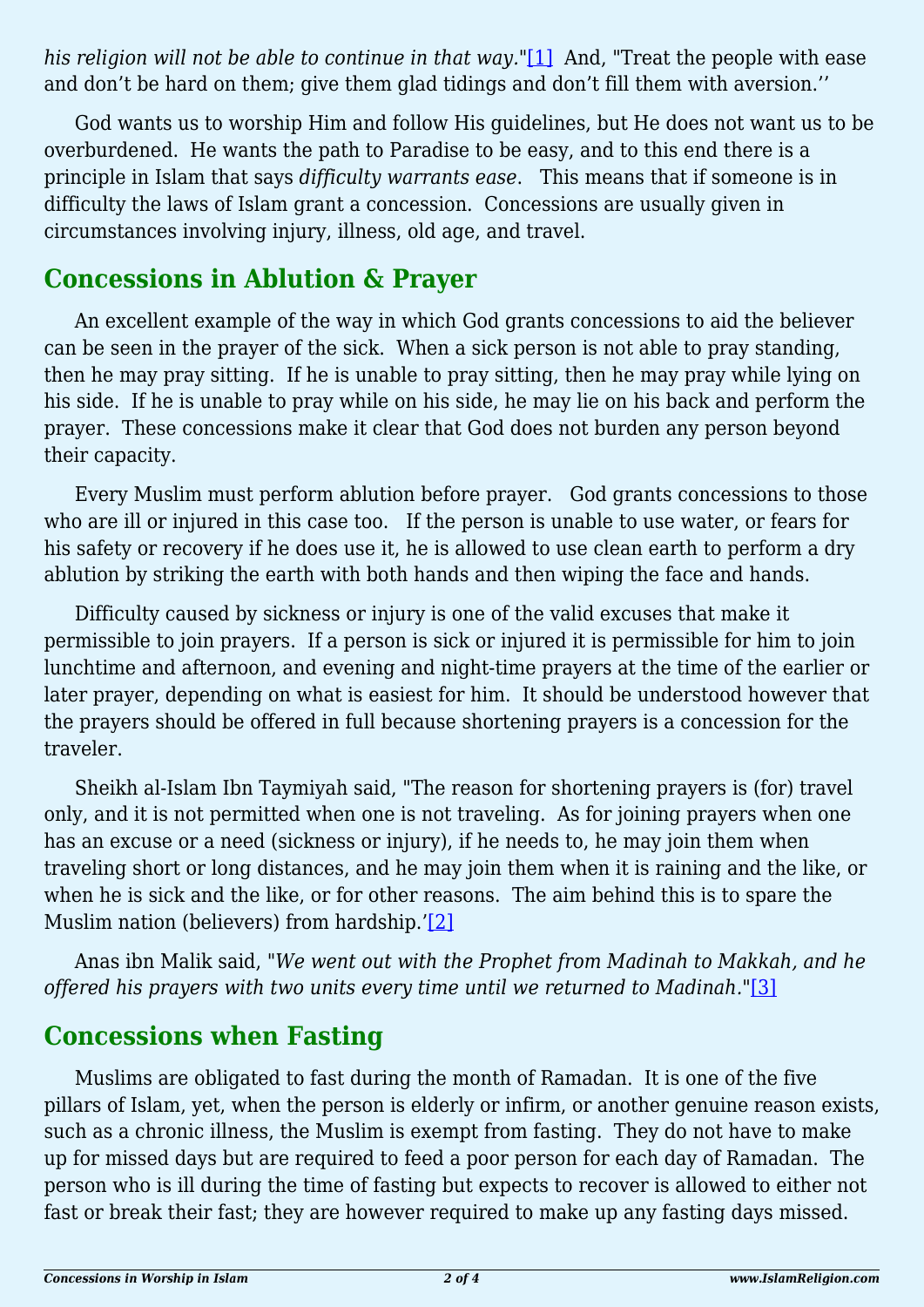#### **"…But if any of you are ill or on a journey, the same number (of days you miss) should be made up from other days. And as for those who can fast with difficulty, they have to feed a poor person as compensation…" (Quran 2:184)**

The traveler is also allowed to refrain from fasting or to break their fast if they are traveling the distance required for shortening the prayer. However, they must make up the missed days. Pregnant and breastfeeding women are allowed to break their fast if they are concerned for themselves, their infants, or their unborn babies. Pregnant and breastfeeding women must make up for the missed days when their circumstances or conditions change.

# **Concessions in Hajj (Major Pilgrimage)**

The Hajj is incumbent on every mature, sane, and financially able Muslim. Only those who have the necessary provisions and the means are obligated to perform it. Thus, the very poor and needy are exempt. In addition to this, there are other concessions to make sure the pillars of Islam are not difficult, and all problems are eradicated.

#### **"Pilgrimage is a duty men owe to God"those who can afford the journey" (Quran 3:97)**

If the pilgrim is old, infirm, or unable to walk but otherwise healthy, he is able to use a form of transportation such as a wheelchair. In the time of the Prophet Muhammad, it was not unusual to see people circle the Kabah on the back of a donkey.

One of the Hajj rituals is to remain at Muzdalifah overnight and proceed to Mina to throw pebbles just after sunrise. However, God grants a concession to the old, the weak, and the women and children, allowing them to throw the pebbles during the night.

This is by no means a complete list of the concessions God allows in order to ease the difficulties of the believers. These examples are provided in order to demonstrate that even in the obligatory Pillars of Islam God desires that the believers feel comfort and ease.

<span id="page-2-0"></span>Endnotes:

[\[1\]](#page-0-0) *Saheeh Al-Bukhari.*

<span id="page-2-1"></span>[\[2\]](#page-1-0) Majmoo' al-Fataawa (22/293).

<span id="page-2-2"></span>[\[3\]](#page-1-1) *Saheeh Al-Bukhari, Saheeh Muslim*.

The web address of this article: